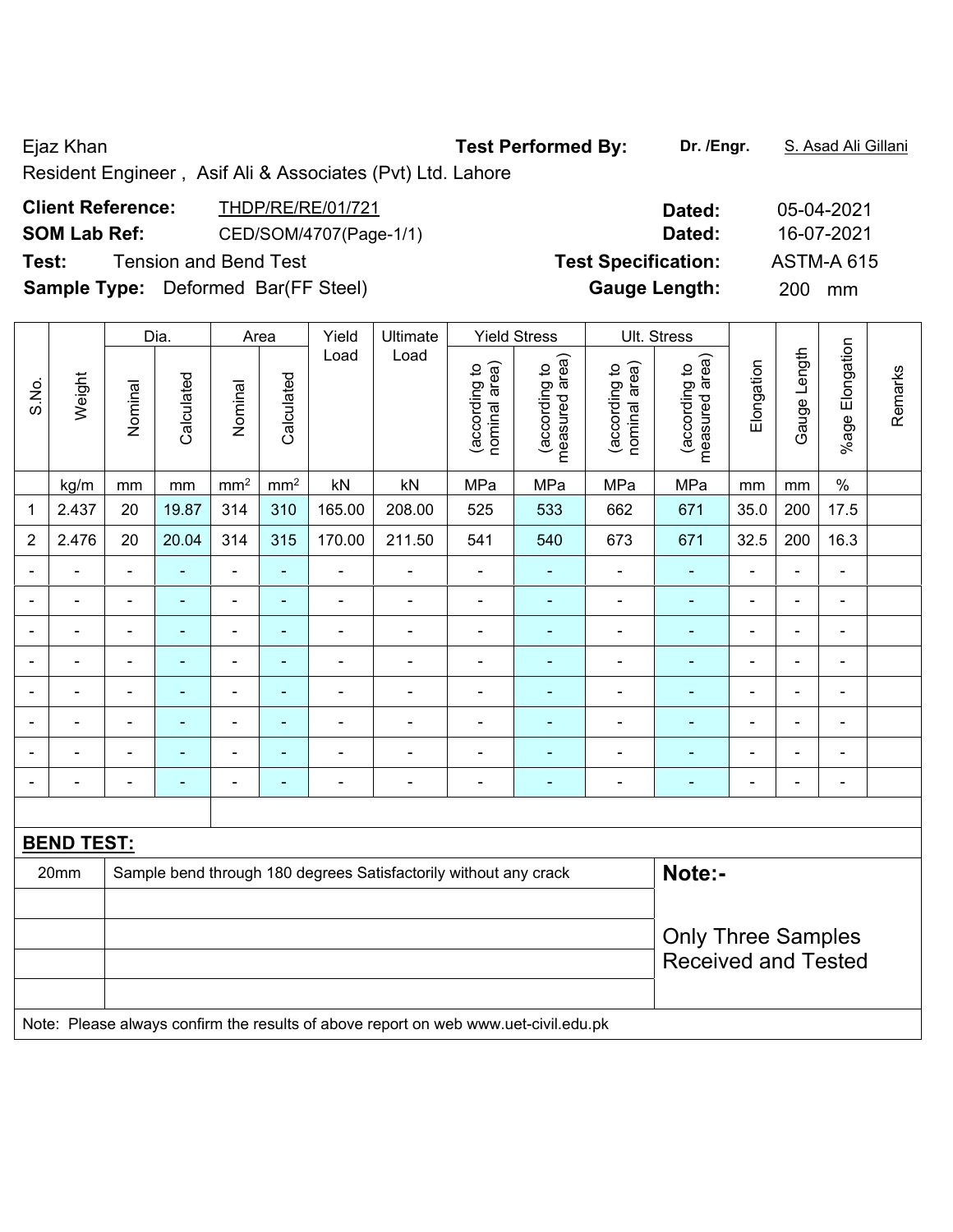BPS (Pvt) Ltd. Alpha Homes (Apartments) Project

## **Client Reference:** Nil

**Test:** Tension Test & Bend Test **Test Specification: Gauge Length:** 8 inch **Sample Type:** Deformed Bar

|                                              |                            | <b>SOM Lab</b> |                |
|----------------------------------------------|----------------------------|----------------|----------------|
| <b>Client Reference:</b><br>Nil              |                            | Ref:           | 4704(Page-1/1) |
| 16-07-2021<br>Dated:                         |                            | Dated:         | 16-07-2021     |
| Test:<br><b>Tension Test &amp; Bend Test</b> | <b>Test Specification:</b> | ASTM-A-615     |                |
| Gaugo Longth<br>⊟in∩h                        | Sample Type:               | Deformed Rar   |                |

|                |                   |                         | Dia.           |                                                        | Area            | Yield          | Ultimate                                                                            |                                | <b>Yield Stress</b>             |                                | Ult. Stress                     |                |                |                           |         |
|----------------|-------------------|-------------------------|----------------|--------------------------------------------------------|-----------------|----------------|-------------------------------------------------------------------------------------|--------------------------------|---------------------------------|--------------------------------|---------------------------------|----------------|----------------|---------------------------|---------|
| S.No.          | Weight            | Nominal                 | Calculated     | Nominal                                                | Calculated      | Load           | Load                                                                                | nominal area)<br>(according to | (according to<br>measured area) | (according to<br>nominal area) | (according to<br>measured area) | Elongation     | Gauge Length   | Elongation<br>$%$ age $ $ | Remarks |
|                | Ib/ft             | $\#$                    | in             | in <sup>2</sup>                                        | in <sup>2</sup> | Tons           | Tons                                                                                | psi                            | psi                             | psi                            | psi                             | in             | in             | $\%$                      |         |
| 1              | 0.655             | $\overline{\mathbf{4}}$ | 0.494          | 0.20                                                   | 0.192           | 7.54           | 8.94                                                                                | 83180                          | 86650                           | 98580                          | 102690                          | 0.90           | 8.0            | 11.3                      |         |
| $\overline{2}$ | 0.653             | $\overline{4}$          | 0.494          | 0.20                                                   | 0.192           | 7.51           | 8.92                                                                                | 82850                          | 86300                           | 98360                          | 102460                          | 1.00           | 8.0            | 12.5                      |         |
| $\blacksquare$ | $\blacksquare$    | $\blacksquare$          | $\blacksquare$ | $\blacksquare$                                         | $\blacksquare$  | ä,             | $\blacksquare$                                                                      | $\blacksquare$                 | $\blacksquare$                  | $\overline{\phantom{a}}$       | ÷,                              | $\blacksquare$ | $\blacksquare$ | $\blacksquare$            |         |
|                | $\blacksquare$    | $\blacksquare$          | $\blacksquare$ | $\blacksquare$                                         | ٠               | ä,             | $\blacksquare$                                                                      | ä,                             | $\blacksquare$                  | $\blacksquare$                 | $\blacksquare$                  | ۰              | $\blacksquare$ | $\blacksquare$            |         |
|                | $\blacksquare$    | $\blacksquare$          | ä,             | $\blacksquare$                                         | $\blacksquare$  | ä,             | $\overline{a}$                                                                      | $\blacksquare$                 | ä,                              | $\blacksquare$                 | $\blacksquare$                  | $\blacksquare$ |                | $\blacksquare$            |         |
|                | $\blacksquare$    |                         |                | $\overline{\phantom{0}}$                               | ۰               | $\blacksquare$ | $\blacksquare$                                                                      | $\blacksquare$                 |                                 | $\blacksquare$                 | ä,                              | $\blacksquare$ |                | $\blacksquare$            |         |
|                |                   |                         |                | ä,                                                     |                 |                | $\blacksquare$                                                                      | $\blacksquare$                 | $\blacksquare$                  | $\overline{\phantom{0}}$       | $\blacksquare$                  | $\blacksquare$ |                | $\blacksquare$            |         |
|                | ۳                 |                         |                | ۰                                                      | $\blacksquare$  | $\blacksquare$ | $\blacksquare$                                                                      | $\blacksquare$                 |                                 | $\blacksquare$                 | $\blacksquare$                  | $\blacksquare$ |                | $\blacksquare$            |         |
|                |                   |                         |                | ÷                                                      |                 |                | $\blacksquare$                                                                      | $\blacksquare$                 |                                 | $\blacksquare$                 | $\blacksquare$                  | $\blacksquare$ |                | $\blacksquare$            |         |
|                | ä,                |                         | ÷              | $\overline{\phantom{0}}$                               | ۰               | ÷              | ÷                                                                                   | $\overline{a}$                 | $\overline{\phantom{0}}$        | $\blacksquare$                 | $\blacksquare$                  | ÷              |                | $\blacksquare$            |         |
|                |                   |                         |                |                                                        |                 |                |                                                                                     |                                |                                 |                                |                                 |                |                |                           |         |
|                | <b>BEND TEST:</b> |                         |                |                                                        |                 |                |                                                                                     |                                |                                 |                                |                                 |                |                |                           |         |
|                | #4                |                         |                |                                                        |                 |                | Sample bend through 180 degrees Satisfactorily without any crack                    |                                |                                 |                                | Note:-                          |                |                |                           |         |
|                | #4                |                         |                |                                                        |                 |                | Sample bend through 180 degrees Satisfactorily without any crack                    |                                |                                 |                                |                                 |                |                |                           |         |
|                |                   |                         |                | <b>Only Four Samples</b><br><b>Received and Tested</b> |                 |                |                                                                                     |                                |                                 |                                |                                 |                |                |                           |         |
|                |                   |                         |                |                                                        |                 |                | Note: Please always confirm the results of above report on web www.uet-civil.edu.pk |                                |                                 |                                |                                 |                |                |                           |         |

M. Shahbaz Iqbal **Test Performed By: Dr. /Engr.** Nauman Khurram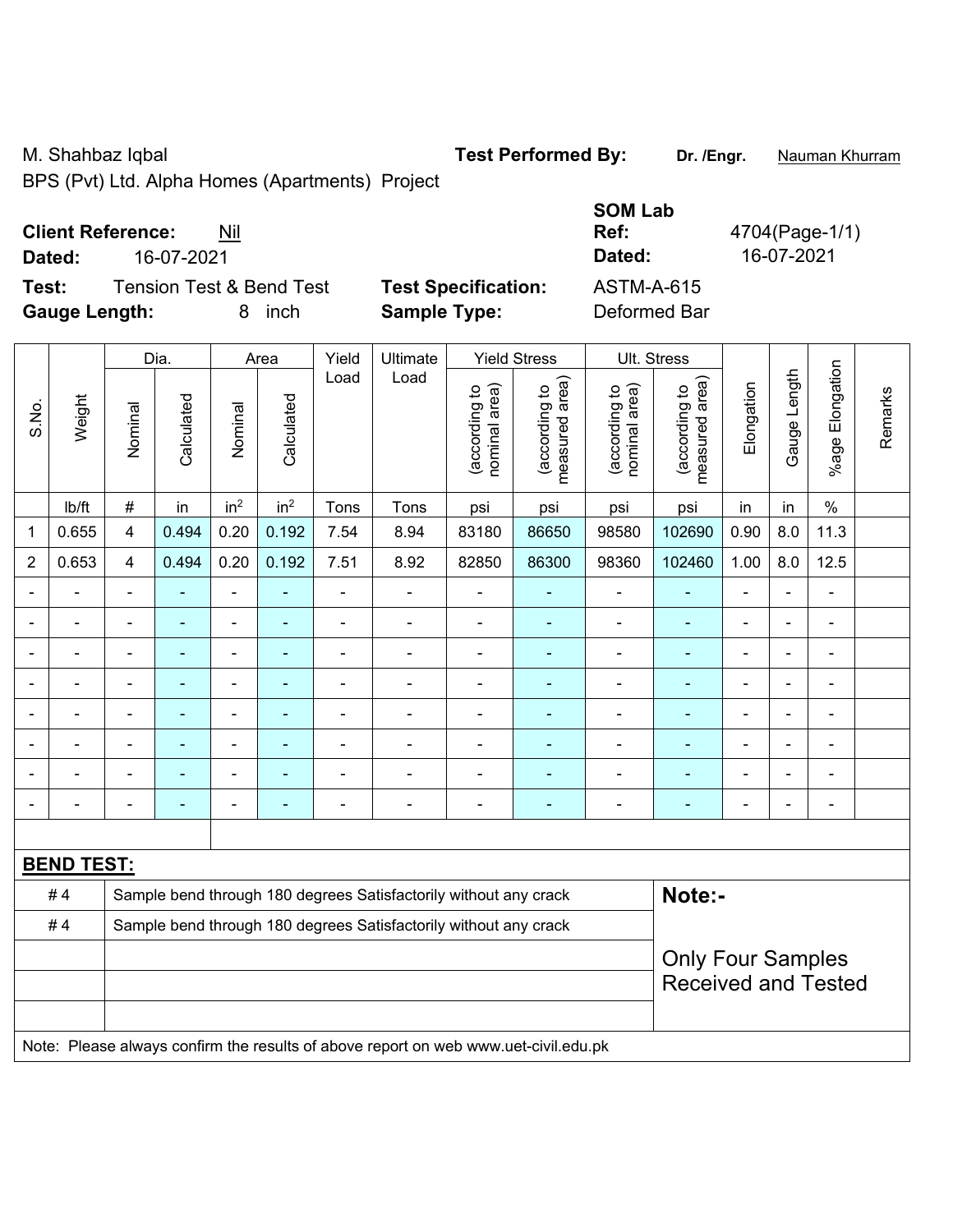S. Asad Ali Gillani

Ass. Project Director **Test Performed By:** Dr. /Engr.

PMU-SBP (Multan), Project Management Unit (PMU), Govt. of The Punjab, Sports Bord Punjab

| <b>Client Reference:</b> |                     |        | APD/PMU/SBP/MUL/21/187 |
|--------------------------|---------------------|--------|------------------------|
| Dated:                   | 10-02-2021          |        |                        |
| Test:                    | <b>Tension Test</b> |        | <b>Test Specific</b>   |
| Gauge Length:            |                     | 8 inch | <b>Sample Type</b>     |

**SOM Lab Ref:** 4706(Page-2/2) **Dated:** 10-02-2021 **Dated:** 16-07-2021 **Testion:** ASTM-A-615 **Gauge Length:** 8 inch **Sample Type:** Deformed Bar

|                          |                              |                | Dia.                   |                          | Area                     | Yield          | Ultimate                                                                            |                                | <b>Yield Stress</b>             |                                | Ult. Stress                                           |                |                          |                          |         |
|--------------------------|------------------------------|----------------|------------------------|--------------------------|--------------------------|----------------|-------------------------------------------------------------------------------------|--------------------------------|---------------------------------|--------------------------------|-------------------------------------------------------|----------------|--------------------------|--------------------------|---------|
| S.No.                    | Weight                       | Nominal        | Calculated             | Nominal                  | Calculated               | Load           | Load                                                                                | (according to<br>nominal area) | (according to<br>measured area) | nominal area)<br>(according to | (according to<br>measured area)                       | Elongation     | Gauge Length             | %age Elongation          | Remarks |
|                          | Ib/ft                        | $\#$           | in                     | in <sup>2</sup>          | in <sup>2</sup>          | Tons           | Tons                                                                                | psi                            | psi                             | psi                            | psi                                                   | in             | in                       | $\%$                     |         |
| 1                        | 2.591                        | 8              | 0.984                  | 0.79                     | 0.761                    | 25.99          | 32.84                                                                               | 72570                          | 75340                           | 91690                          | 95190                                                 | 1.50           | 8.0                      | 18.8                     |         |
| $\overline{2}$           | 2.598                        | 8              | 0.986                  | 0.79                     | 0.763                    | 25.89          | 32.77                                                                               | 72290                          | 74840                           | 91490                          | 94730                                                 | 1.50           | 8.0                      | 18.8                     |         |
| $\blacksquare$           | ä,                           | $\blacksquare$ | ä,                     | $\blacksquare$           | $\blacksquare$           | $\blacksquare$ | $\blacksquare$                                                                      | $\blacksquare$                 | $\blacksquare$                  | $\blacksquare$                 | $\blacksquare$                                        | $\blacksquare$ | $\blacksquare$           | $\blacksquare$           |         |
|                          | $\qquad \qquad \blacksquare$ | $\blacksquare$ | $\blacksquare$         | $\blacksquare$           | $\blacksquare$           | $\frac{1}{2}$  | ÷                                                                                   | $\blacksquare$                 | $\overline{\phantom{a}}$        | $\overline{\phantom{a}}$       | $\blacksquare$                                        | $\blacksquare$ | $\blacksquare$           | $\overline{\phantom{a}}$ |         |
|                          | $\blacksquare$               | $\blacksquare$ | $\blacksquare$         | $\frac{1}{2}$            | $\blacksquare$           | $\blacksquare$ | $\blacksquare$                                                                      | $\overline{\phantom{a}}$       | $\blacksquare$                  | $\blacksquare$                 | $\blacksquare$                                        | $\blacksquare$ | $\blacksquare$           | $\blacksquare$           |         |
|                          | $\overline{a}$               |                | Ē,                     | ä,                       | ÷                        | ä,             | ä,                                                                                  | Ē,                             | $\blacksquare$                  | $\blacksquare$                 | $\blacksquare$                                        |                | ä,                       | $\blacksquare$           |         |
|                          |                              |                |                        | ÷                        |                          | $\blacksquare$ | ÷                                                                                   |                                |                                 | ÷                              |                                                       | $\blacksquare$ | ÷                        | $\overline{\phantom{0}}$ |         |
| $\overline{\phantom{0}}$ | ÷                            | $\blacksquare$ | $\blacksquare$         | ۰                        | ۰                        | $\overline{a}$ | ÷                                                                                   | $\blacksquare$                 | $\overline{\phantom{a}}$        | $\blacksquare$                 | $\blacksquare$                                        | $\blacksquare$ | $\frac{1}{2}$            | $\overline{a}$           |         |
|                          | ÷                            |                | $\blacksquare$         | $\blacksquare$           | $\blacksquare$           | $\blacksquare$ | ä,                                                                                  | $\blacksquare$                 | $\overline{\phantom{a}}$        | ÷                              | $\blacksquare$                                        | $\blacksquare$ | L.                       | ä,                       |         |
|                          |                              | $\overline{a}$ | ٠                      | $\overline{\phantom{0}}$ | $\overline{\phantom{a}}$ | $\frac{1}{2}$  | $\overline{\phantom{a}}$                                                            | $\blacksquare$                 | $\overline{a}$                  | ÷                              | $\blacksquare$                                        | $\blacksquare$ | $\overline{\phantom{a}}$ | $\overline{\phantom{a}}$ |         |
|                          |                              |                |                        |                          |                          |                |                                                                                     |                                |                                 |                                |                                                       |                |                          |                          |         |
|                          | <b>BEND TEST:</b>            |                |                        |                          |                          |                |                                                                                     |                                |                                 |                                |                                                       |                |                          |                          |         |
|                          | --                           |                | No Bend test performed |                          |                          |                |                                                                                     |                                |                                 |                                | Note:-                                                |                |                          |                          |         |
|                          |                              |                |                        |                          |                          |                |                                                                                     |                                |                                 |                                |                                                       |                |                          |                          |         |
|                          |                              |                |                        |                          |                          |                |                                                                                     |                                |                                 |                                | <b>Only Two Samples</b><br><b>Received and Tested</b> |                |                          |                          |         |
|                          |                              |                |                        |                          |                          |                | Note: Please always confirm the results of above report on web www.uet-civil.edu.pk |                                |                                 |                                |                                                       |                |                          |                          |         |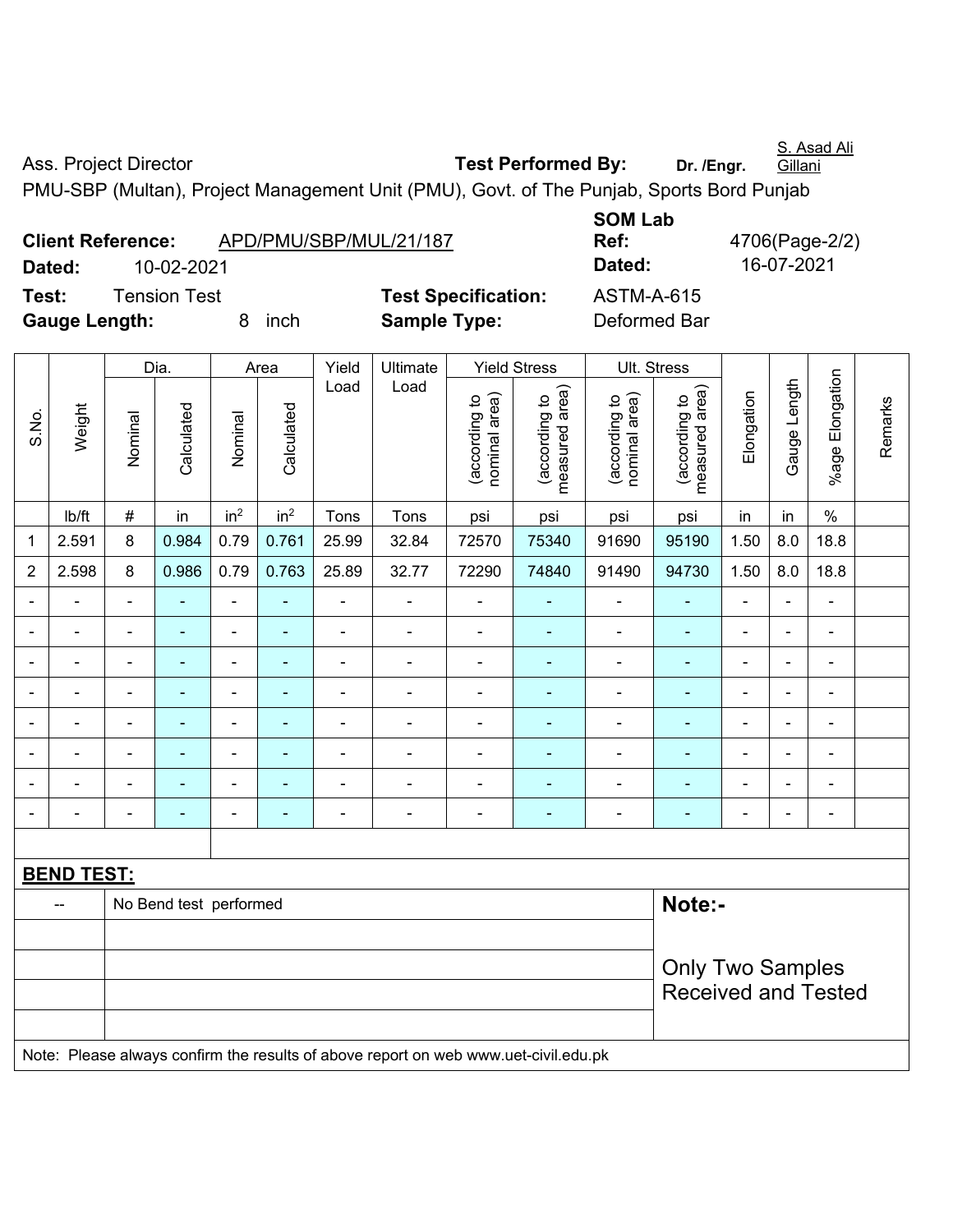Ass. Project Director **Test Performed By:** Dr. /Engr.

PMU-SBP (Multan), Project Management Unit (PMU), Govt. of The Punjab, Sports Bord Punjab

| APD/PMU/SBP/MUL/21/85 |                       |
|-----------------------|-----------------------|
| 06-02-2021            |                       |
| <b>Tension Test</b>   | <b>Test Specifica</b> |
| inch<br>8             | <b>Sample Type:</b>   |
|                       |                       |

**SOM Lab Ref:** 4706(Page-1/2) **Dated:** 06-02-2021 **Dated:** 16-07-2021 **Test:** Test Specification:  $\overline{X}$ **Deformed Bar** 

|                |                   |                          | Dia.                   |                 | Area            | Yield<br>Ultimate<br><b>Yield Stress</b> |                                                                                     |                                | Ult. Stress                     |                                |                                 |                |                |                          |         |
|----------------|-------------------|--------------------------|------------------------|-----------------|-----------------|------------------------------------------|-------------------------------------------------------------------------------------|--------------------------------|---------------------------------|--------------------------------|---------------------------------|----------------|----------------|--------------------------|---------|
| S.No.          | Weight            | Nominal                  | Calculated             | Nominal         | Calculated      | Load                                     | Load                                                                                | nominal area)<br>(according to | measured area)<br>(according to | nominal area)<br>(according to | measured area)<br>(according to | Elongation     | Gauge Length   | %age Elongation          | Remarks |
|                | lb/ft             | #                        | in                     | in <sup>2</sup> | in <sup>2</sup> | Tons                                     | Tons                                                                                | psi                            | psi                             | psi                            | psi                             | in             | in             | $\%$                     |         |
| 1              | 1.512             | 6                        | 0.752                  | 0.44            | 0.444           | 16.31                                    | 20.20                                                                               | 81750                          | 81020                           | 101270                         | 100360                          | 1.30           | 8.0            | 16.3                     |         |
| $\overline{2}$ | 1.509             | 6                        | 0.751                  | 0.44            | 0.443           | 16.62                                    | 20.46                                                                               | 83290                          | 82720                           | 102550                         | 101850                          | 1.20           | 8.0            | 15.0                     |         |
| 3              | 0.670             | 4                        | 0.501                  | 0.20            | 0.197           | 7.46                                     | 8.92                                                                                | 82290                          | 83540                           | 98360                          | 99860                           | 1.40           | 8.0            | 17.5                     |         |
| 4              | 0.673             | 4                        | 0.502                  | 0.20            | 0.198           | 7.49                                     | 8.94                                                                                | 82620                          | 83460                           | 98580                          | 99580                           | 1.40           | 8.0            | 17.5                     |         |
|                | ÷                 | $\overline{\phantom{a}}$ | ä,                     | $\blacksquare$  |                 | $\blacksquare$                           | $\blacksquare$                                                                      | $\blacksquare$                 | $\overline{\phantom{a}}$        | $\blacksquare$                 | $\blacksquare$                  | $\blacksquare$ | ÷,             | $\blacksquare$           |         |
|                | ä,                | $\blacksquare$           | ÷                      | $\blacksquare$  |                 | $\blacksquare$                           | $\blacksquare$                                                                      | ä,                             | $\blacksquare$                  | $\blacksquare$                 | $\blacksquare$                  | $\blacksquare$ | $\blacksquare$ | $\blacksquare$           |         |
|                | $\blacksquare$    |                          | L,                     | $\blacksquare$  |                 | $\blacksquare$                           | $\blacksquare$                                                                      | ä,                             | $\blacksquare$                  | $\blacksquare$                 | ÷                               | $\blacksquare$ |                | ä,                       |         |
|                |                   |                          |                        |                 |                 |                                          |                                                                                     | $\blacksquare$                 |                                 |                                |                                 |                |                | $\blacksquare$           |         |
|                |                   |                          |                        |                 |                 |                                          |                                                                                     | Ē,                             |                                 |                                |                                 |                |                |                          |         |
| $\blacksquare$ | $\blacksquare$    | $\blacksquare$           | ۰                      | $\blacksquare$  | $\blacksquare$  | $\overline{\phantom{0}}$                 | $\overline{\phantom{a}}$                                                            | $\blacksquare$                 | $\blacksquare$                  | $\blacksquare$                 | ۰                               | $\blacksquare$ | $\overline{a}$ | $\overline{\phantom{a}}$ |         |
|                |                   |                          |                        |                 |                 |                                          |                                                                                     |                                |                                 |                                |                                 |                |                |                          |         |
|                | <b>BEND TEST:</b> |                          |                        |                 |                 |                                          |                                                                                     |                                |                                 |                                |                                 |                |                |                          |         |
|                |                   |                          | No Bend test performed |                 |                 |                                          |                                                                                     |                                |                                 |                                | Note:-                          |                |                |                          |         |
|                |                   |                          |                        |                 |                 |                                          |                                                                                     |                                |                                 |                                |                                 |                |                |                          |         |
|                |                   |                          |                        |                 |                 |                                          |                                                                                     |                                |                                 |                                | <b>Only Four Samples</b>        |                |                |                          |         |
|                |                   |                          |                        |                 |                 |                                          |                                                                                     |                                |                                 |                                | <b>Received and Tested</b>      |                |                |                          |         |
|                |                   |                          |                        |                 |                 |                                          |                                                                                     |                                |                                 |                                |                                 |                |                |                          |         |
|                |                   |                          |                        |                 |                 |                                          | Note: Please always confirm the results of above report on web www.uet-civil.edu.pk |                                |                                 |                                |                                 |                |                |                          |         |

S. Asad Ali **Gillani**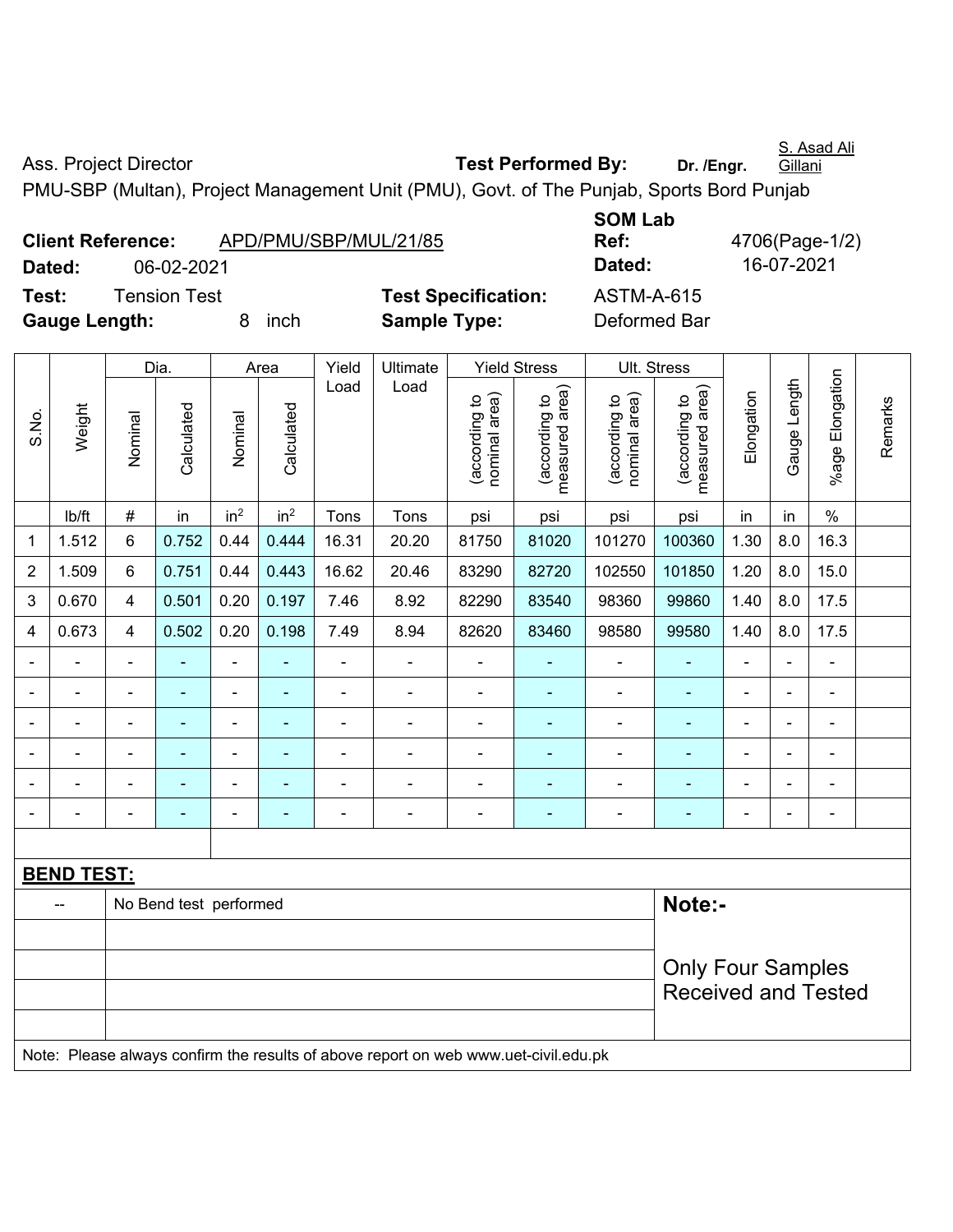Ejaz Khan **Test Performed By: Dr. /Engr.**  Resident Engineer, Asif Ali & Associates (M/S Khalid Rauf & Co.)

|               | <b>Client Reference:</b>            | THDP/RE/01/721 |
|---------------|-------------------------------------|----------------|
| Dated:        | 05-04-2021                          |                |
| Test:         | <b>Tension Test &amp; Bend Test</b> |                |
| Cause Langthi |                                     | 0 inch         |

**Test Specification:** ASTM-A-615 **Gauge Length:** 8 inch **Sample Type:** Deformed Bar(FF STEEL)

**SOM Lab Ref:** 4707(Page-1/1) **Dated:** 05-04-2021 **Dated:** 16-07-2021

|                |                   |                                                                            | Dia.           |                 | Area            | Yield          | Ultimate                                                                            |                                | <b>Yield Stress</b>             |                                | Ult. Stress                     |                          |                |                 |         |
|----------------|-------------------|----------------------------------------------------------------------------|----------------|-----------------|-----------------|----------------|-------------------------------------------------------------------------------------|--------------------------------|---------------------------------|--------------------------------|---------------------------------|--------------------------|----------------|-----------------|---------|
| S.No.          | Weight            | Nominal                                                                    | Calculated     | Nominal         | Calculated      | Load           | Load                                                                                | (according to<br>nominal area) | measured area)<br>(according to | nominal area)<br>(according to | measured area)<br>(according to | Elongation               | Gauge Length   | %age Elongation | Remarks |
|                | lb/ft             | $\#$                                                                       | in             | in <sup>2</sup> | in <sup>2</sup> | Tons           | Tons                                                                                | psi                            | psi                             | psi                            | psi                             | in                       | in             | $\%$            |         |
| 1              | 2.632             | 6                                                                          | 0.992          | 0.44            | 0.773           | 22.24          | 33.81                                                                               | 111490                         | 63460                           | 169480                         | 96470                           | 1.50                     | 8.0            | 18.8            |         |
| $\overline{2}$ | 2.646             | 8                                                                          | 0.995          | 0.79            | 0.778           | 22.07          | 33.54                                                                               | 61610                          | 62560                           | 93630                          | 95070                           | 1.40                     | 8.0            | 17.5            |         |
| $\blacksquare$ |                   |                                                                            |                | ÷,              |                 | $\blacksquare$ | $\blacksquare$                                                                      | $\blacksquare$                 |                                 | $\blacksquare$                 |                                 |                          |                |                 |         |
| $\blacksquare$ |                   |                                                                            | ÷              | ۰               |                 | $\blacksquare$ | $\blacksquare$                                                                      | ÷                              | $\blacksquare$                  | $\blacksquare$                 | $\blacksquare$                  | ÷                        | ä,             | ä,              |         |
| $\blacksquare$ | $\blacksquare$    | $\blacksquare$                                                             | $\blacksquare$ | ۰               |                 | $\blacksquare$ | $\blacksquare$                                                                      | $\overline{a}$                 | $\blacksquare$                  |                                | $\blacksquare$                  | $\overline{\phantom{0}}$ | $\blacksquare$ | $\blacksquare$  |         |
| $\blacksquare$ | ÷                 | $\blacksquare$                                                             | ä,             | ÷,              | ٠               | $\blacksquare$ | $\blacksquare$                                                                      | ä,                             | $\blacksquare$                  | $\blacksquare$                 | ٠                               | $\blacksquare$           | $\blacksquare$ | ÷               |         |
|                |                   |                                                                            |                | ÷               |                 | ä,             | $\blacksquare$                                                                      | ÷                              |                                 | ä,                             |                                 |                          |                |                 |         |
|                |                   |                                                                            |                | ۰               |                 |                | $\blacksquare$                                                                      | $\blacksquare$                 | $\sim$                          |                                |                                 |                          |                |                 |         |
|                |                   |                                                                            |                | ۰               |                 |                | $\blacksquare$                                                                      | $\blacksquare$                 | ÷                               | $\blacksquare$                 |                                 |                          |                |                 |         |
| ä,             |                   |                                                                            | $\blacksquare$ | ۰               |                 |                | $\blacksquare$                                                                      | ÷                              | ÷                               | ä,                             | ۰                               |                          |                | $\blacksquare$  |         |
|                |                   |                                                                            |                |                 |                 |                |                                                                                     |                                |                                 |                                |                                 |                          |                |                 |         |
|                | <b>BEND TEST:</b> |                                                                            |                |                 |                 |                |                                                                                     |                                |                                 |                                |                                 |                          |                |                 |         |
|                | # 8               | Note:-<br>Sample bend through 180 degrees Satisfactorily without any crack |                |                 |                 |                |                                                                                     |                                |                                 |                                |                                 |                          |                |                 |         |
|                | #6                |                                                                            |                |                 |                 |                | Sample bend through 180 degrees Satisfactorily without any crack                    |                                |                                 |                                |                                 |                          |                |                 |         |
|                | #4                |                                                                            |                |                 |                 |                | Sample bend through 180 degrees Satisfactorily without any crack                    |                                |                                 |                                | <b>Only Three Samples</b>       |                          |                |                 |         |
|                |                   |                                                                            |                |                 |                 |                |                                                                                     |                                |                                 |                                | <b>Received and Tested</b>      |                          |                |                 |         |
|                |                   |                                                                            |                |                 |                 |                |                                                                                     |                                |                                 |                                |                                 |                          |                |                 |         |
|                |                   |                                                                            |                |                 |                 |                | Note: Please always confirm the results of above report on web www.uet-civil.edu.pk |                                |                                 |                                |                                 |                          |                |                 |         |
|                |                   |                                                                            |                |                 |                 |                |                                                                                     |                                |                                 |                                |                                 |                          |                |                 |         |

S. Asad Ali

Gillani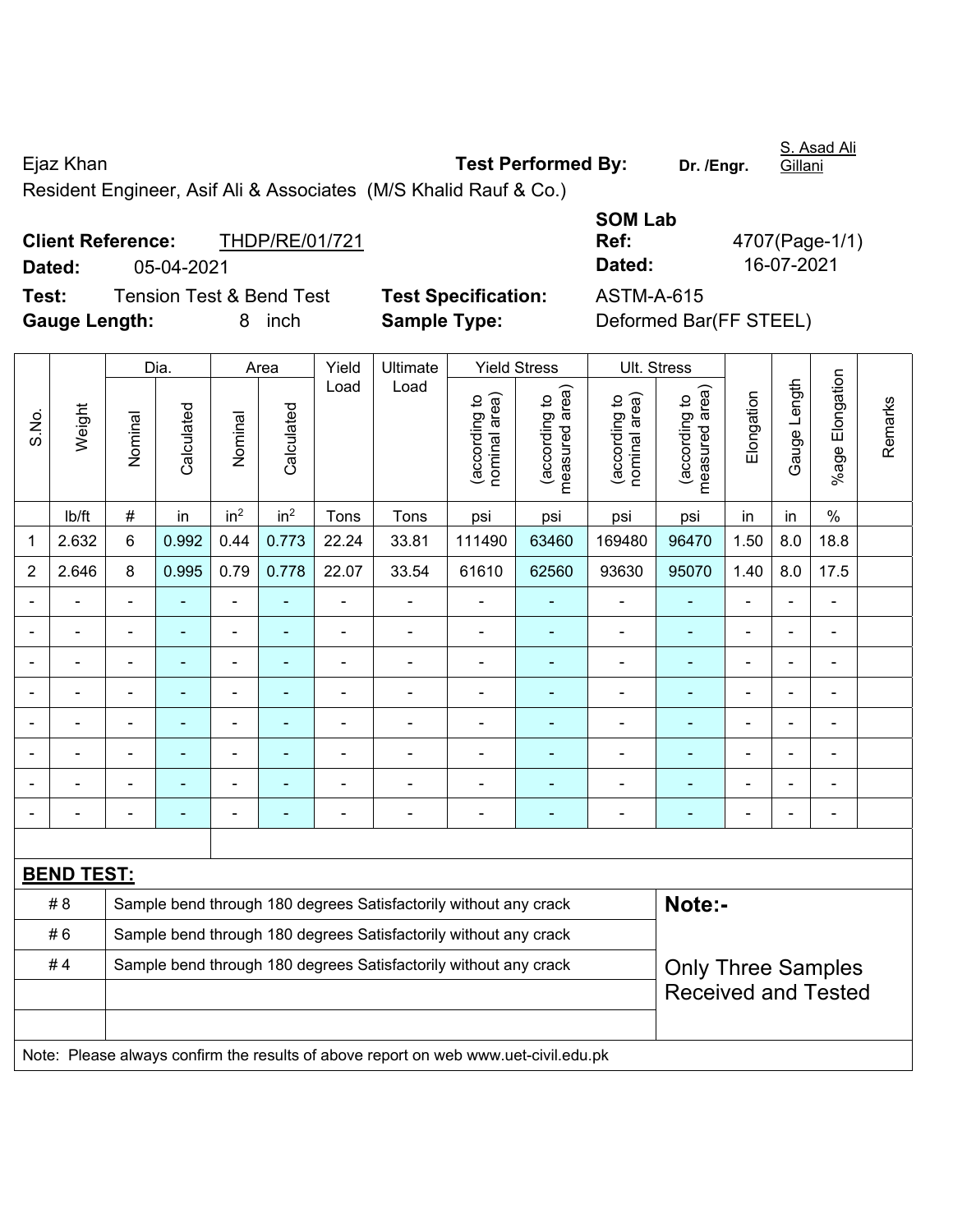EKL (Pvt) Ltd. Lahore

**Client Reference:** Nil

**Dated:** 15-07-2021 **Dated:** 16-07-2021

**Test:** Tension Test & Bend Test **Test Specification:** ASTM-A-615 **Gauge Length:** 8 inch **Sample Type:** Deformed Bar

|                |                   |                                                                  | Dia.       |                 | Area            | Yield | Ultimate                                                         |                                   | <b>Yield Stress</b>                         |                                | Ult. Stress                     |                |              |                 |         |
|----------------|-------------------|------------------------------------------------------------------|------------|-----------------|-----------------|-------|------------------------------------------------------------------|-----------------------------------|---------------------------------------------|--------------------------------|---------------------------------|----------------|--------------|-----------------|---------|
| S.No.          | Weight            | Nominal                                                          | Calculated | Nominal         | Calculated      | Load  | Load                                                             | area)<br>(according to<br>nominal | (according to<br>measured area)<br>measured | nominal area)<br>(according to | measured area)<br>(according to | Elongation     | Gauge Length | %age Elongation | Remarks |
|                | lb/ft             | $\#$                                                             | in         | in <sup>2</sup> | in <sup>2</sup> | Tons  | Tons                                                             | psi                               | psi                                         | psi                            | psi                             | in             | in           | $\frac{0}{0}$   |         |
| 1              | 2.348             | 8                                                                | 0.937      | 0.79            | 0.690           | 16.31 | 26.12                                                            | 45540                             | 52130                                       | 72910                          | 83480                           | 2.00           | 8.0          | 25.0            |         |
| $\overline{2}$ | 2.346             | 8                                                                | 0.937      | 0.79            | 0.689           | 15.70 | 24.54                                                            | 43830                             | 50250                                       | 68500                          | 78540                           | 1.90           | 8.0          | 23.8            |         |
| 3              | 1.514             | 6                                                                | 0.753      | 0.44            | 0.445           | 13.46 | 21.41                                                            | 67450                             | 66690                                       | 107300                         | 106090                          | 1.50           | 8.0          | 18.8            |         |
| 4              | 1.505             | $6\phantom{1}$                                                   | 0.750      | 0.44            | 0.442           | 13.61 | 21.25                                                            | 68210                             | 67910                                       | 106530                         | 106050                          | 1.60           | 8.0          | 20.0            |         |
| 5              | 0.659             | $\overline{4}$                                                   | 0.497      | 0.20            | 0.194           | 5.61  | 8.23                                                             | 61830                             | 63740                                       | 90720                          | 93520                           | 1.40           | 8.0          | 17.5            |         |
| 6              | 0.662             | $\overline{4}$                                                   | 0.498      | 0.20            | 0.195           | 5.50  | 8.38                                                             | 60700                             | 62260                                       | 92400                          | 94770                           | 1.30           | 8.0          | 16.3            |         |
| $\blacksquare$ |                   | $\blacksquare$                                                   |            | $\blacksquare$  |                 | ÷,    | $\blacksquare$                                                   |                                   | ٠                                           | $\blacksquare$                 | ÷                               | $\overline{a}$ |              | $\blacksquare$  |         |
|                |                   | ٠                                                                | ۰          | $\blacksquare$  |                 |       |                                                                  |                                   |                                             | $\blacksquare$                 |                                 |                |              | $\blacksquare$  |         |
|                |                   | $\blacksquare$                                                   | ۰          | $\blacksquare$  | $\blacksquare$  |       |                                                                  | $\blacksquare$                    | -                                           | $\qquad \qquad \blacksquare$   | ÷                               |                |              | ÷               |         |
|                |                   | $\blacksquare$                                                   |            |                 |                 |       |                                                                  |                                   |                                             |                                |                                 | $\blacksquare$ |              | ۰               |         |
|                |                   |                                                                  |            |                 |                 |       |                                                                  |                                   |                                             |                                |                                 |                |              |                 |         |
|                | <b>BEND TEST:</b> |                                                                  |            |                 |                 |       |                                                                  |                                   |                                             |                                |                                 |                |              |                 |         |
|                | # 8               |                                                                  |            |                 |                 |       | Sample bend through 180 degrees Satisfactorily without any crack |                                   |                                             |                                | Note:-                          |                |              |                 |         |
|                | #6                | Sample bend through 180 degrees Satisfactorily without any crack |            |                 |                 |       |                                                                  |                                   |                                             |                                |                                 |                |              |                 |         |

| # 6 | Sample bend through 180 degrees Satisfactorily without any crack |                          |
|-----|------------------------------------------------------------------|--------------------------|
| # 4 | Sample bend through 180 degrees Satisfactorily without any crack | <b>Only Nine Samples</b> |
|     |                                                                  | Received and Tested      |

Note: Please always confirm the results of above report on web www.uet-civil.edu.pk

Project Manager **Test Performed By:** Dr. /Engr.

**SOM Lab** 

S. Asad Ali Gillani

**Ref:** 4709(Page-1/1)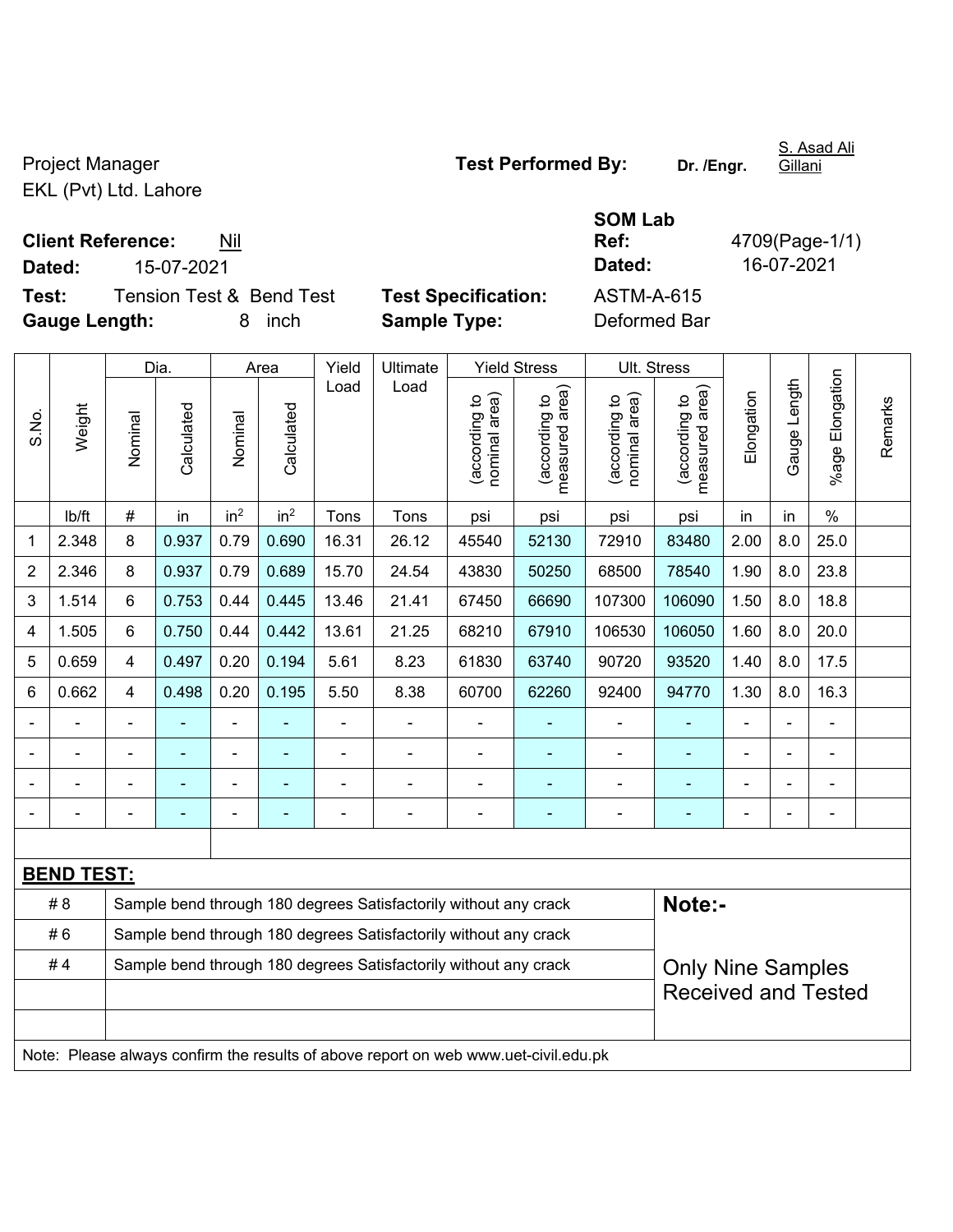Muhammad Shahbaz **Test Performed By:** Dr. /Engr. Imperium Hospitality (Pvt) Ltd. Lahore

Gillani

S. Asad Ali

**Client Reference:** IHPL/Steel/0107 **Dated:** 16-07-2021 **Dated:** 16-07-2021 **Test:** Tension Test & Bend Test **Test Specification:** 

| <b>SOM Lab</b> |                |
|----------------|----------------|
| Ref:           | 4710(Page-1/2) |
| Dated:         | 16-07-2021     |
| ASTM-A-615     |                |
| Defermed Der   |                |

**Gauge Length:** 8 inch **Sample Type:** Deformed Bar

|                                                                                                         |                   | Dia.           |                |                          | Area            | Yield          | Ultimate |                                | <b>Yield Stress</b>             | Ult. Stress                    |                                 |                |                |                          |         |  |
|---------------------------------------------------------------------------------------------------------|-------------------|----------------|----------------|--------------------------|-----------------|----------------|----------|--------------------------------|---------------------------------|--------------------------------|---------------------------------|----------------|----------------|--------------------------|---------|--|
| S.No.                                                                                                   | Weight            | Nominal        | Calculated     | Nominal                  | Calculated      | Load           | Load     | nominal area)<br>(according to | (according to<br>measured area) | nominal area)<br>(according to | measured area)<br>(according to | Elongation     | Gauge Length   | %age Elongation          | Remarks |  |
|                                                                                                         | lb/ft             | $\#$           | in             | in <sup>2</sup>          | in <sup>2</sup> | Tons           | Tons     | psi                            | psi                             | psi                            | psi                             | in             | in             | $\%$                     |         |  |
| 1                                                                                                       | 2.666             | 8              | 0.998          | 0.79                     | 0.783           | 26.20          | 36.65    | 73140                          | 73790                           | 102310                         | 103220                          | 1.20           | 8.0            | 15.0                     |         |  |
| $\overline{2}$                                                                                          | 2.641             | 8              | 0.994          | 0.79                     | 0.776           | 27.22          | 36.56    | 75980                          | 77360                           | 102080                         | 103920                          | 1.30           | 8.0            | 16.3                     |         |  |
| 3                                                                                                       | 2.669             | 8              | 0.999          | 0.79                     | 0.784           | 26.47          | 36.90    | 73910                          | 74470                           | 103020                         | 103810                          | 1.20           | 8.0            | 15.0                     |         |  |
|                                                                                                         |                   |                |                |                          |                 | $\blacksquare$ |          |                                |                                 |                                | ۰                               |                |                |                          |         |  |
|                                                                                                         |                   | $\blacksquare$ | ÷              |                          |                 |                |          | $\blacksquare$                 |                                 | $\blacksquare$                 | ÷                               | $\blacksquare$ | $\blacksquare$ | ÷                        |         |  |
| $\blacksquare$                                                                                          |                   | $\blacksquare$ | $\blacksquare$ | ÷                        | ÷               | $\blacksquare$ | Ē,       |                                | ۰                               | ٠                              | ۰                               | $\blacksquare$ | ä,             | $\blacksquare$           |         |  |
| $\blacksquare$                                                                                          |                   | $\blacksquare$ | $\blacksquare$ | $\overline{\phantom{0}}$ |                 | ٠              |          | $\blacksquare$                 |                                 | ٠                              | ۰                               | $\blacksquare$ | ÷              | $\overline{\phantom{a}}$ |         |  |
|                                                                                                         |                   | $\blacksquare$ |                |                          |                 |                |          |                                |                                 | ٠                              | $\blacksquare$                  |                |                | $\blacksquare$           |         |  |
|                                                                                                         |                   |                |                |                          |                 |                |          | $\blacksquare$                 |                                 |                                |                                 | $\blacksquare$ | $\blacksquare$ |                          |         |  |
|                                                                                                         |                   |                | $\blacksquare$ |                          |                 |                | ٠        | ä,                             |                                 |                                |                                 |                | $\blacksquare$ | ÷                        |         |  |
| <b>Witnessed By:</b><br>Rafi Ullah (IHPL) & Ali Hasnain Khan, Jr. Planing Engineer, Kingcrete Builders. |                   |                |                |                          |                 |                |          |                                |                                 |                                |                                 |                |                |                          |         |  |
|                                                                                                         | <b>BEND TEST:</b> |                |                |                          |                 |                |          |                                |                                 |                                |                                 |                |                |                          |         |  |
| Sample bend through 180 degrees Satisfactorily without any crack<br># 8                                 |                   |                |                |                          |                 |                |          |                                |                                 |                                | Note:-                          |                |                |                          |         |  |
| #8<br>Sample bend through 180 degrees Satisfactorily without any crack                                  |                   |                |                |                          |                 |                |          |                                |                                 |                                |                                 |                |                |                          |         |  |
|                                                                                                         |                   |                |                |                          |                 |                |          |                                |                                 |                                | <b>Only Five Samples</b>        |                |                |                          |         |  |
|                                                                                                         |                   |                |                |                          |                 |                |          |                                |                                 |                                | <b>Received and Tested</b>      |                |                |                          |         |  |
|                                                                                                         |                   |                |                |                          |                 |                |          |                                |                                 |                                |                                 |                |                |                          |         |  |

Note: Please always confirm the results of above report on web www.uet-civil.edu.pk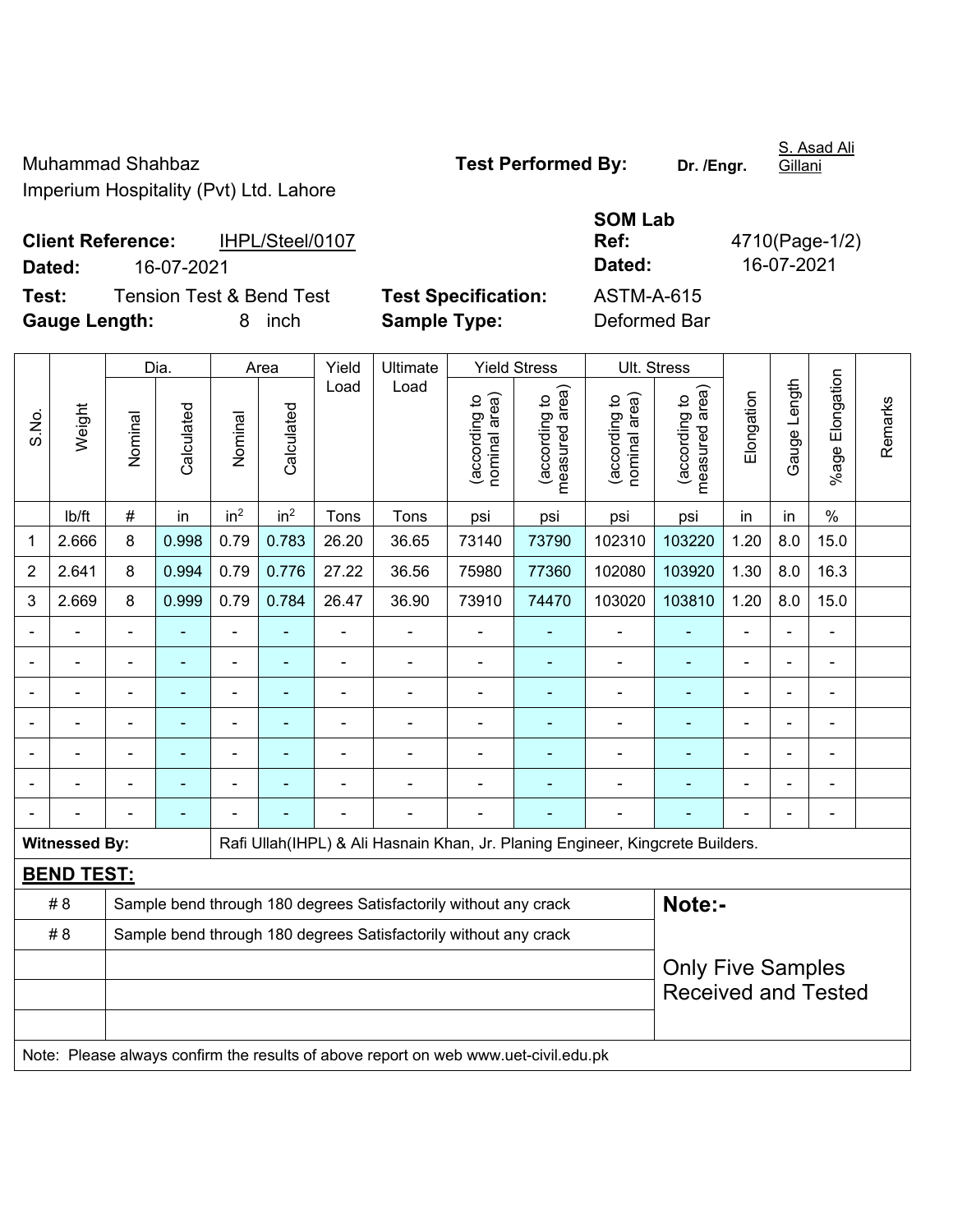Muhammad Shahbaz **Test Performed By:** Dr. /Engr. Imperium Hospitality (Pvt) Ltd. Lahore

Gillani

## **SOM Lab Ref:** 4710(Page-2/2)

**Client Reference:** IHPL/Steel/0107 **Dated:** 16-07-2021 **Dated:** 16-07-2021 **Test:** Tension Test & Bend Test **Test Specification:** ASTM-A-615

**Gauge Length:** 8 inch **Sample Type:** Deformed Bar

|                | Weight                   |                | Dia.           |                 | Area            |                | Ultimate                                                                            | <b>Yield Stress</b>            |                                 | Ult. Stress                    |                                 |                |              |                    |         |
|----------------|--------------------------|----------------|----------------|-----------------|-----------------|----------------|-------------------------------------------------------------------------------------|--------------------------------|---------------------------------|--------------------------------|---------------------------------|----------------|--------------|--------------------|---------|
| S.No.          |                          | Nominal        | Calculated     | Nominal         | Calculated      | Load           | Load                                                                                | nominal area)<br>(according to | (according to<br>measured area) | nominal area)<br>(according to | (according to<br>measured area) | Elongation     | Gauge Length | Elongation<br>%age | Remarks |
|                | lb/ft                    | $\#$           | in             | in <sup>2</sup> | in <sup>2</sup> | Tons           | Tons                                                                                | psi                            | psi                             | psi                            | psi                             | in             | in           | $\frac{0}{0}$      |         |
| 1              | 0.668                    | 4              | 0.500          | 0.20            | 0.196           | 6.73           | 8.89                                                                                | 74190                          | 75710                           | 98020                          | 100020                          | 1.10           | 8.0          | 13.8               |         |
| $\overline{2}$ | 0.675                    | 4              | 0.502          | 0.20            | 0.198           | 67.30          | 8.97                                                                                | 742100                         | 749600                          | 98920                          | 99920                           | 1.10           | 8.0          | 13.8               |         |
| 3              | 0.695                    | 4              | 0.510          | 0.20            | 0.204           | 7.16           | 9.28                                                                                | 78910                          | 77370                           | 102290                         | 100290                          | 1.00           | 8.0          | 12.5               |         |
|                |                          |                | $\blacksquare$ | ÷,              |                 | $\blacksquare$ | ÷                                                                                   | $\overline{\phantom{a}}$       | ۰                               | $\blacksquare$                 | $\blacksquare$                  | $\blacksquare$ |              | $\blacksquare$     |         |
| $\blacksquare$ | $\overline{\phantom{0}}$ | $\blacksquare$ | ÷              | $\blacksquare$  | $\blacksquare$  | L,             | ÷,                                                                                  | $\blacksquare$                 | $\blacksquare$                  | $\blacksquare$                 | $\blacksquare$                  | $\blacksquare$ |              | $\blacksquare$     |         |
|                |                          | L,             | $\blacksquare$ | $\blacksquare$  | ٠               | L,             | ÷,                                                                                  | ÷                              |                                 | L,                             | ÷,                              | ÷              |              | $\blacksquare$     |         |
|                |                          |                | $\overline{a}$ | $\blacksquare$  |                 |                | $\blacksquare$                                                                      | ÷                              |                                 | $\overline{\phantom{a}}$       |                                 |                |              | ä,                 |         |
|                |                          |                |                |                 |                 |                |                                                                                     | $\blacksquare$                 |                                 |                                |                                 |                |              |                    |         |
|                |                          |                |                | $\blacksquare$  |                 |                | $\blacksquare$                                                                      | $\blacksquare$                 |                                 |                                |                                 |                |              | $\blacksquare$     |         |
|                |                          |                | ۰              |                 |                 |                |                                                                                     |                                |                                 | $\blacksquare$                 |                                 | $\blacksquare$ |              | $\blacksquare$     |         |
|                | <b>Witnessed By:</b>     |                |                |                 |                 |                | Rafi Ullah(IHPL) & Ali Hasnain Khan, Jr. Planing Engineer, Kingcrete Builders.      |                                |                                 |                                |                                 |                |              |                    |         |
|                | <b>BEND TEST:</b>        |                |                |                 |                 |                |                                                                                     |                                |                                 |                                |                                 |                |              |                    |         |
|                | #4                       |                |                |                 |                 |                | Sample bend through 180 degrees Satisfactorily without any crack                    |                                |                                 |                                | Note:-                          |                |              |                    |         |
|                | #4                       |                |                |                 |                 |                | Sample bend through 180 degrees Satisfactorily without any crack                    |                                |                                 |                                |                                 |                |              |                    |         |
|                |                          |                |                |                 |                 |                | <b>Only Five Samples</b>                                                            |                                |                                 |                                |                                 |                |              |                    |         |
|                |                          |                |                |                 |                 |                |                                                                                     |                                |                                 |                                | <b>Received and Tested</b>      |                |              |                    |         |
|                |                          |                |                |                 |                 |                |                                                                                     |                                |                                 |                                |                                 |                |              |                    |         |
|                |                          |                |                |                 |                 |                | Note: Please always confirm the results of above report on web www.uet-civil.edu.pk |                                |                                 |                                |                                 |                |              |                    |         |

S. Asad Ali